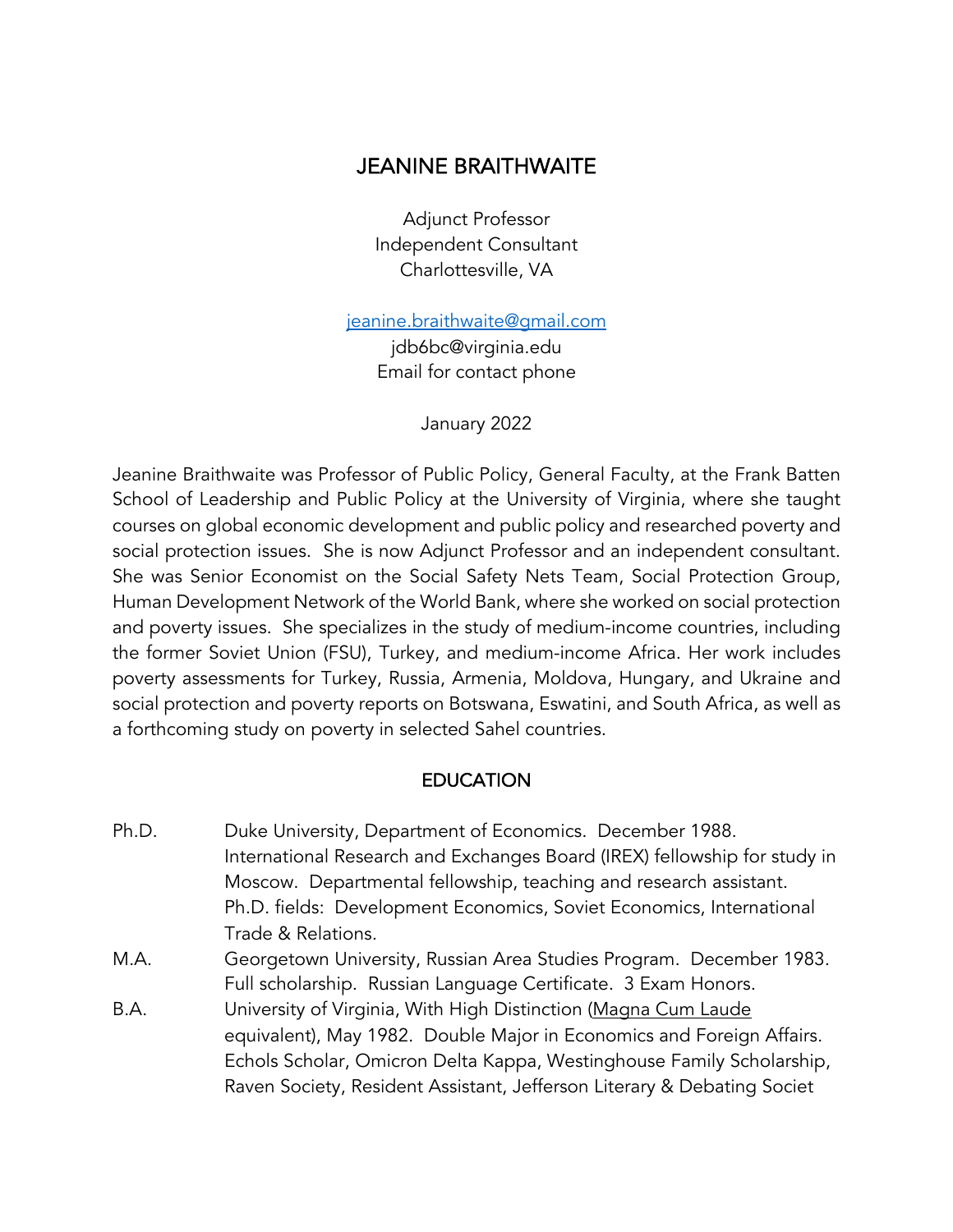## JEANINE BRAITHWAITE

## WORK IN PROGRESS

- "Urban Air Pollution, Colonial Policies, and their Legacies on the Poor in Dakar, Senegal." With Prof. Sally Pusede (Environmental Sciences) *et al*. Seed funding from UVa Environmental Resiliency Institute, \$100,000.
- Kamwoo Lee and Jeanine Braithwaite. 2021. High-Resolution Poverty Maps in Sub-Saharan Africa. Submitted. Pre-print on srXiv.org. arXiv:2009.00544.
- Jeanine Braithwaite and Kamwoo Lee. 2020. Poverty in the Sahel: Burkina Faso, Chad, Mali, Mauritania, Niger and Senegal. Forthcoming chapter in French.

# UNIVERSITY OF VIRGINIA GRANTS—STUDENT MENTORSHIPS

- Center for Global Health. (CGH). Faculty Sponsor, K. Lee, Global Health Research in Virtual Environments, AY2021, Senegal.
- Undergraduate Student Opportunities in Academic Research (USOAR), C. Haddad, AYs 2016-217; 2017-2018; 2018-2019.
- Global Infectious Diseases Institute (GIDI), Faculty Sponsor, K. Lee, Senegal, Summer 2019.
- Faculty Global Research with Undergraduates (FGRU). G. Posner, C.G.Wood., Senegal, Summer, 2019.
- Hannah Graham Memorial Award, Faculty Sponsor, J. Beeker, Senegal, Summer, 2018.
- CGH, Faculty Sponsor. Graduate student travel to South Africa, K. Lee, Summer 2018.
- CGH, Faculty Sponsor. Undergraduate student travel to Senegal, C. Stevens, Summer 2018.
- Harrison Undergraduate Research Grant (HURG) , Faculty Sponsor, C. Haddad, South Africa Social Welfare and Traditional Healing, Summer 2018.
- FGRU. Faculty Sponsor, E. Boghosian, C. Haddad, S. Xiao, South Africa, Summer 2017.
- HURG, Faculty Sponsor, K. Khosbayar, Remittances to Mongolia, Summer 2017.
- CGH, Faculty Sponsor. Graduate student travel to South Africa, J. Sagartz, Summer 2017.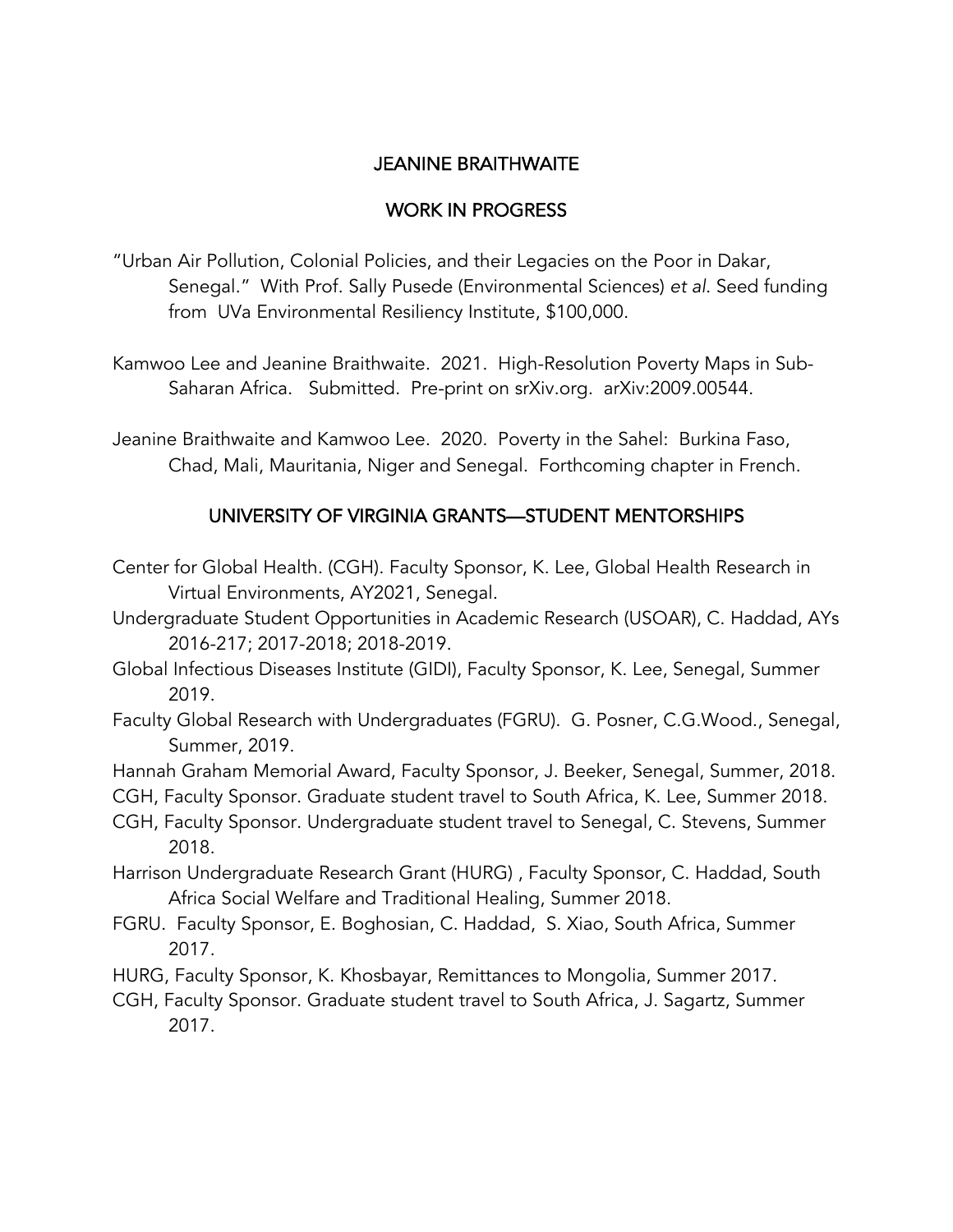#### REFEREED JOURNALS

- Braithwaite, Jeanine and Cameron Haddad. "Poverty and Traditional Religious Belief in Limpopo, South Africa". 2020. *Journal of Applied Business and Economics*. Volume 22(5).
- Braithwaite, Jeanine, Gabrielle Posner and C. Grace Wood. 2020. "Female-Headed Poverty in Senegal: A Mixed-Methods Approach." *Journal of Business Diversity.*  Volume 20(2).
- Kamwoo Lee, Jeanine Braithwaite, Michel Atchikpa. (2020). Understanding Sensitive Social Issues in Senegal through Language Use: A Machine Learning Approach. In Proceedings of the International Conference on Social Computing, Behavioral-Cultural Modeling and Prediction and Behavior Representation in Modeling and Simulation. Springer, Cham.
- Kamwoo Lee and Jeanine Braithwaite. "Modeling Belief Divergence and Opinion Polarization with Bayesian Networks and Agent-based Simulation: a Study on Traditional Healing Use in South Africa." In Proceedings of the International Conference on Social Computing, Behavioral-Cultural Modeling and Prediction and Behavior Representation in Modeling and Simulation. Springer, Cham. 2019.
- Bryan, Christopher et al. (including Braithwaite). "Overcoming behavioral obstacles to escaping poverty." Behavioral Science and Policy. Vol. 3, Issue 1, 2017.
- Braithwaite, Jeanine and Daniel Mont. "Disability and Poverty: A Survey of World Bank Poverty Assessments and Implications." ALTER The European Journal of Disability Research, Vol. 3, No. 3. 2009.
- Klugman, Jeni and Jeanine Braithwaite. "Poverty In Russia During The Transition: An Overview." World Bank Research Observer. February 1998.
- Braithwaite, Jeanine. "Income Distribution and Poverty in the Soviet Republics." Journal of Soviet Nationalities. Number 3, 1990.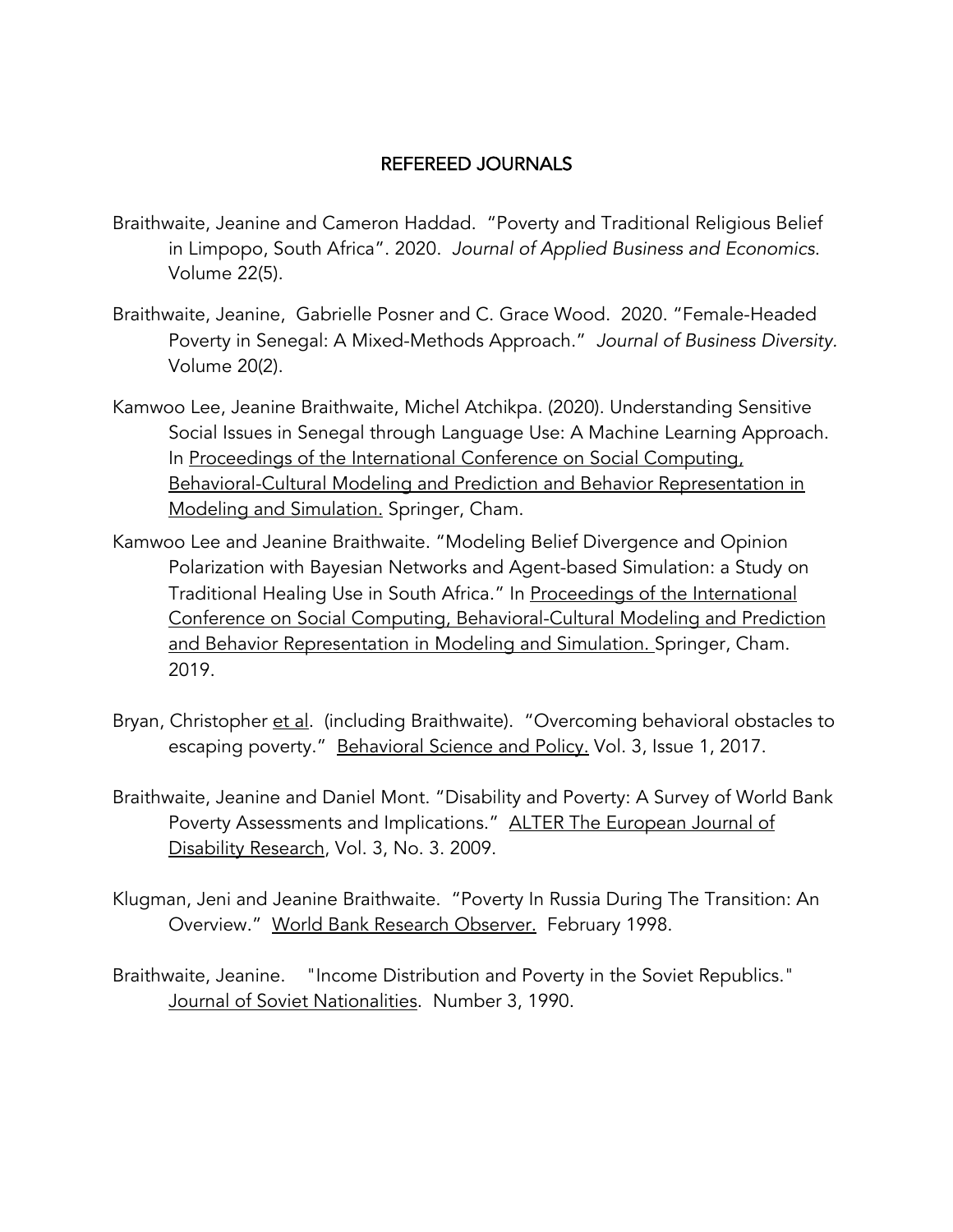# JEANINE BRAITHWAITE BOOK & BOOK CHAPTERS

- Alexandrova, Anastassia and Jeanine Braithwaite. "Targeting Poverty Benefits in Russia: Reality-Based Alternatives to Income-Testing." In Sandra Hutton and Gerry Redmonds. (Eds.). Poverty in Transition Economies. London and New York: Routledge. 2000.
- Braithwaite, Jeanine, Christiaan Grootaert, and Branko Milanovic. Poverty and Social Assistance in Transition Countries. New York: St. Martin's Press. 2000.
- Braithwaite, Jeanine. "The Economic Development of the Soviet Chemical Industry." Chapter 2 and "Soviet Foreign Trade in Chemical Products." Chapter 11. In Sagers, Matthew J. and Theodore Shabad. The Soviet Chemical Industry: An Economic Geography. Boulder, San Francisco, and Oxford: American Chemical Society and Westview Press, 1990.

#### REPORTS

- Braithwaite, Jeanine. "Rapid Social Response: Mid-Term Review." Internal Document. World Bank. 18 September 2015.
- Braithwaite, Jeanine. "Iraq: Workshop on Monitoring and Evaluating a Safety Net." Presentation and Reference Materials for Conference in Amman, Jordan. World Bank. 20-24 July 2014.
- World Bank (including Braithwaite). Botswana. Social Protection Assessment. Social Protection Unit. Africa Region. World Bank. December 2013.
- Braithwaite, Jeanine, Ismael Yacoubou Djima and Robert Pickmans. "Child and Orphan Poverty in Swaziland." UNICEF: Swaziland. 30 August 2013.
- Braithwaite et al. "Learning From Each Other: Social Protection and Labor and the Global South." Internal Draft. World Bank 5 November 2012.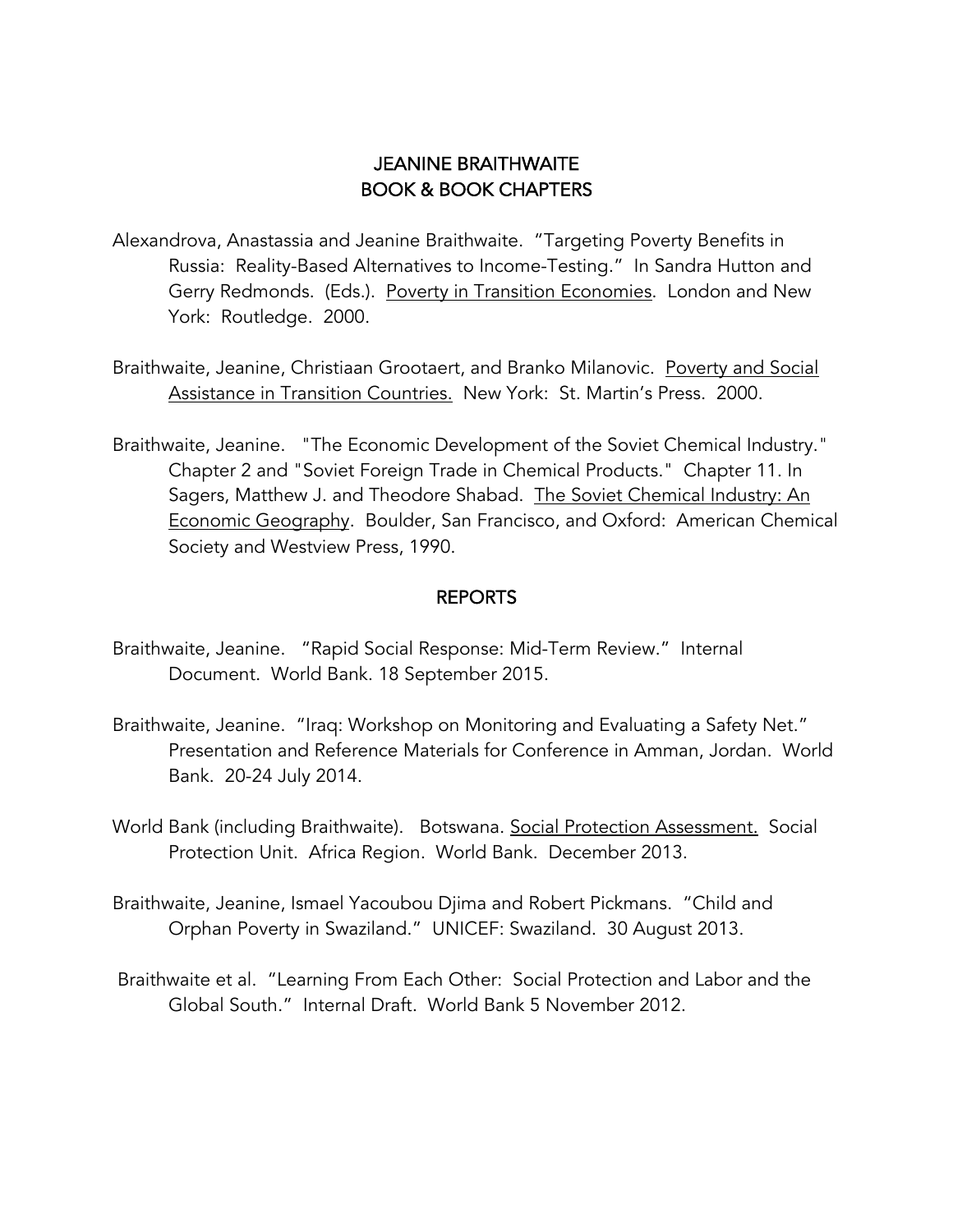- World Bank (including Braithwaite). SWAZILAND: USING PUBLIC TRANSFERS TO REDUCE EXTREME POVERTY. World Bank. 24 November 2012. Report No. 73973. Washington, DC: The World Bank.
- Blank, Lorraine, Emma Mistiaen, and Jeanine Braithwaite. "Swaziland: Using Public Transfers to Reduce Extreme Poverty." World Bank. Social Protection & Labor Discussion Paper. No. 1411. November 2012.
- Braithwaite, Jeanine. "Safety Net Under Stress: The Impact of HIV/AIDS in Swaziland." Draft. World Bank. June 30. 2011.
- Mete, Cem with Jeanine Braithwaite and Pia Schneider. "Chapter One: Introduction" in Mete, Cem (Ed.). Economic Implications of Chronic Illness and Disability in Eastern Europe and the Former Soviet Union. World Bank. 2008.
- Social Development Department (including Braithwaite). Social Analysis and Disability: A Guidance Note. Incorporating Disability-Inclusive Development in Bank-Supported Projects. World Bank. March 2007.
- Braithwaite, Jeanine. "Social Protection in South Africa: The Social Grants System." Internal draft. World Bank. 2006.
- Braithwaite, Jeanine et al. Turkey: Joint Poverty Assessment Report. World Bank. 2005.

Braithwaite, Jeanine. Turkey: Poverty and Coping After Crises. World Bank. 2003.

- Braithwaite, Jeanine et al. Kosovo Labor Market Study: Policy Challenges of Formal and Informal Employment. World Bank. 2003.
- Dudwick, Nora, Radhika Srinivasan and Jeanine Braithwaite. "Ukraine: Gender Review." World Bank. 2002.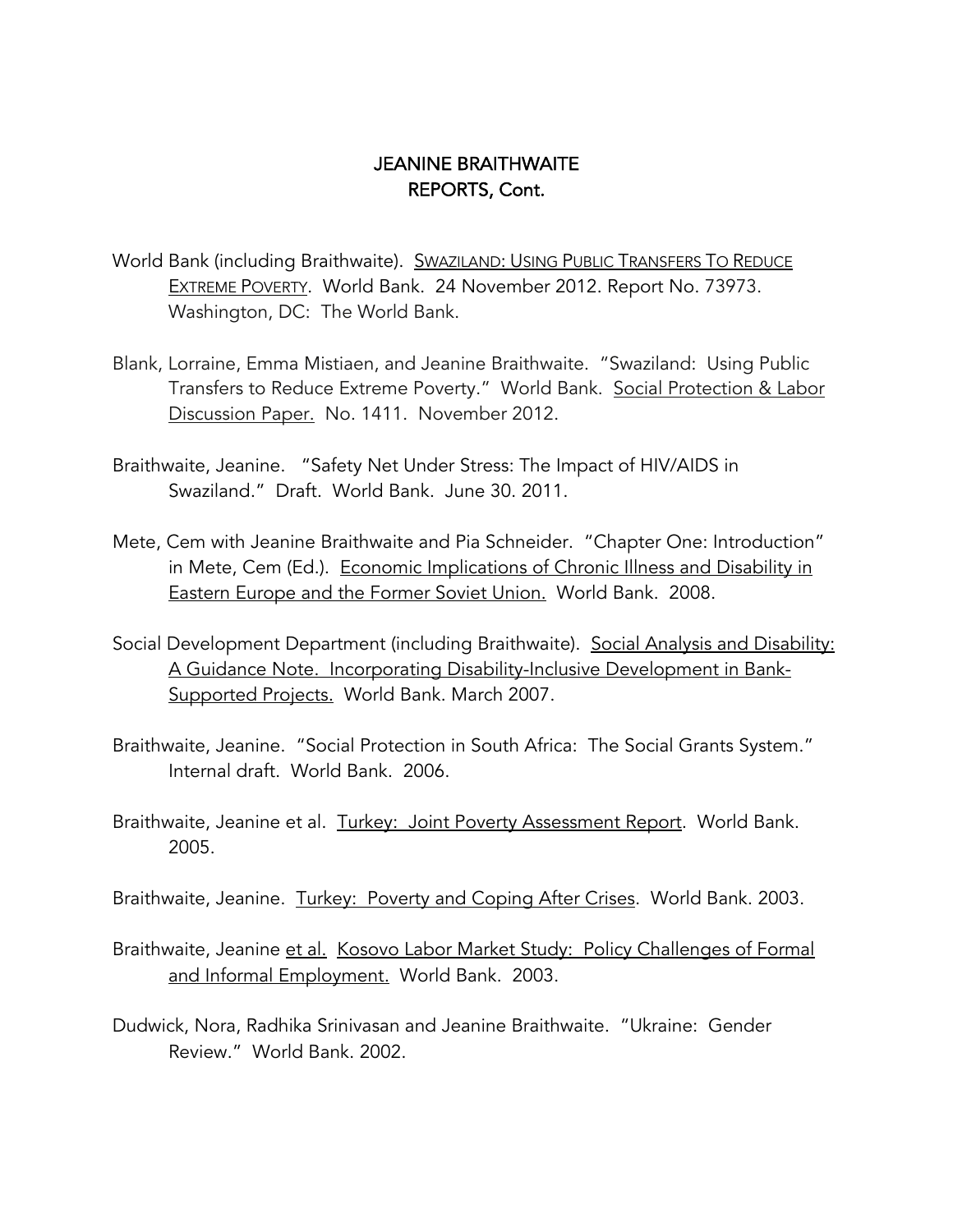- Rawlings, Laura et al. (including Braithwaite). Colombia: Social Safety Net Assessment. World Bank. 2002.
- Braithwaite, Jeanine et al. Hungary: Long-Term Poverty, Social Protection, and the Labor Market. World Bank. 2001.
- Braithwaite, Jeanine. Russia: Targeting and the Longer-Term Poor. World Bank.1999.
- Braithwaite, Jeanine In Michal Rutkowski (Ed). "Russia's Social Protection Malaise: Key Reform Priorities as a Response to the Present Crisis." SP Discussion Paper No. 9099. Washington, DC: The World Bank. April. 1999.
- Grootaert, Christiaan and Jeanine Braithwaite. "Poverty Correlates and Indicator-Based Targeting in Eastern Europe and the Former Soviet Union." Policy Research Working Paper No. 1942. Washington, DC: The World Bank, July 1998.
- Braithwaite, Jeanine. "Poverty in Moldova: Pilot Results for Spring 1997." August 1997.
- Braithwaite, Jeanine and Tom Hoopengardner. "Who are Ukraine's Poor?" Chapter 4 in Cornelius, Peter K. and Patrick Lenain. Eds. Ukraine: Accelerating the Transition to Market. pp. 61-80. Washington, DC: International Monetary Fund, 1997.
- Subbarao, K. et al. (including Braithwaite). Safety Net Programs and Poverty Reduction. Directions in Development. Washington, DC: The World Bank, 1997.
- Braithwaite, Jeanine. Two Chapters in Jeni Klugman (Ed). Poverty in Russia: Public Policy and Private Responses. 1997. Washington, DC: The World Bank, 1997.
- Braithwaite, Jeanine. "Armenia: A Poverty Profile." ESP Working Paper No. 80. World Bank, 1995.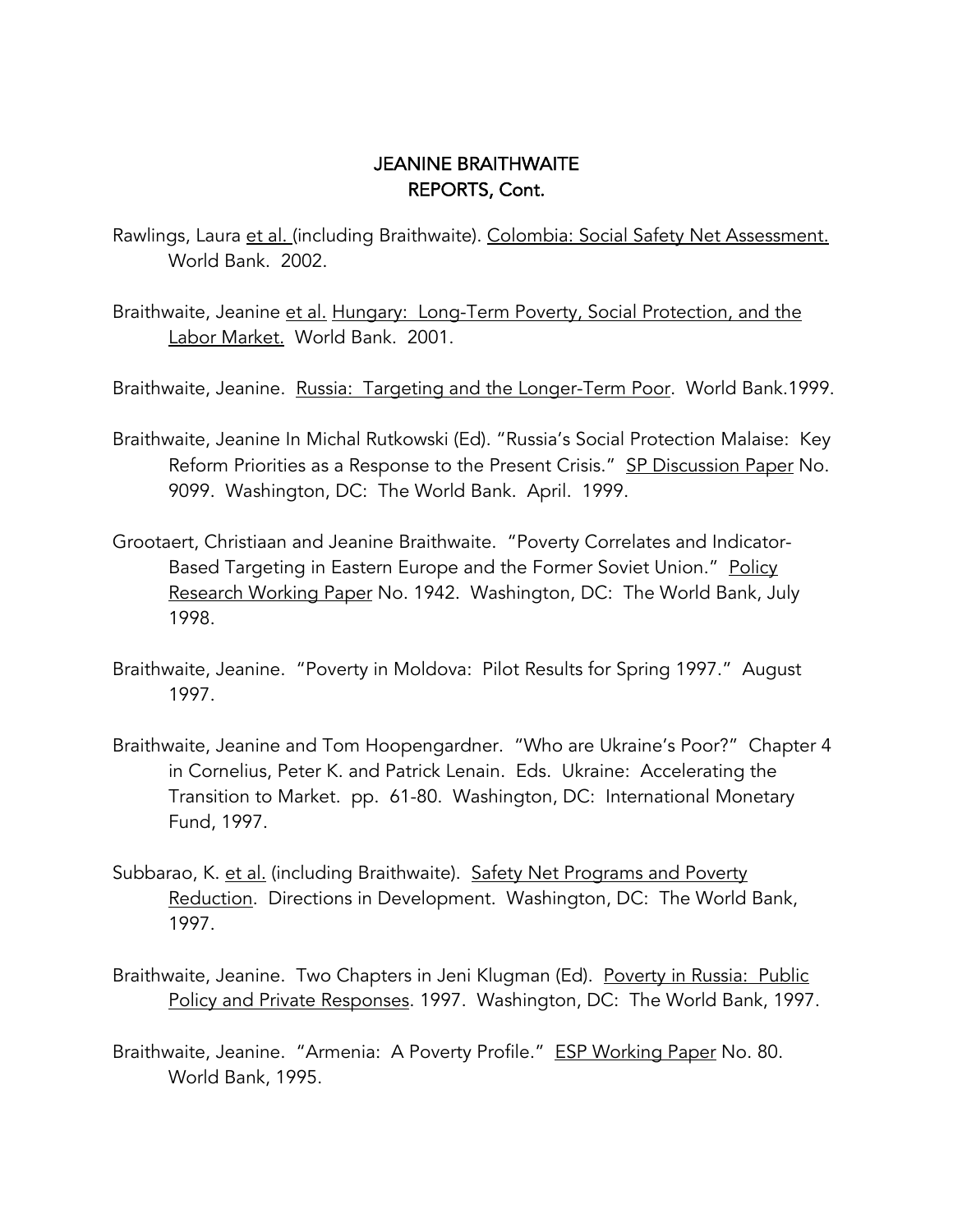- Braithwaite, Jeanine. "From Second Economy to Informal Sector: The Russian Labor Market in Transition." Background paper for Russian Poverty Assessment. ESP Working Paper. World Bank, 1995.
- Braithwaite, Jeanine. "The Old and New Poor in Russia: Trends in Poverty." Background paper for Russian Poverty Assessment. ESP Working Paper. World Bank, 1995.
- Braithwaite, Jeanine. "The Social Safety Net in Armenia." Chapter in World Bank. Armenia: Country Economic Memorandum. Edited version in World Bank. Armenia: Overview of Recent Development and Reform Priorities. Prepared for the Consultative Group Meeting for Armenia. October 12, 1994.
- The World Bank. Human Capital Development and Operations Policy Working Paper No. 58. 1995.
- International Monetary Fund (including Braithwaite). IMF Economic Reviews: Turkmenistan. No. 3. 1994.
- International Monetary Fund (including Braithwaite). IMF Economic Reviews: Georgia. No. 9. 1993
- International Monetary Fund (including Braithwaite). IMF Economic Reviews: Moldova. No. 2. 1993
- Braithwaite, Jeanine. Chapter in Ukraine: Employment, Social Protection, and Social Spending in the Transition to a Market Economy. Report NO. 11176-UA. Europe and Central Asia Departments, Human Resources Division. The World Bank. April 14, 1993.
- Braithwaite, Jeanine. "Post-Soviet Economies: A Contrast with Europe '92." Conference paper presented at the "The New Europe and the World" conference at Western Michigan University, March 1992.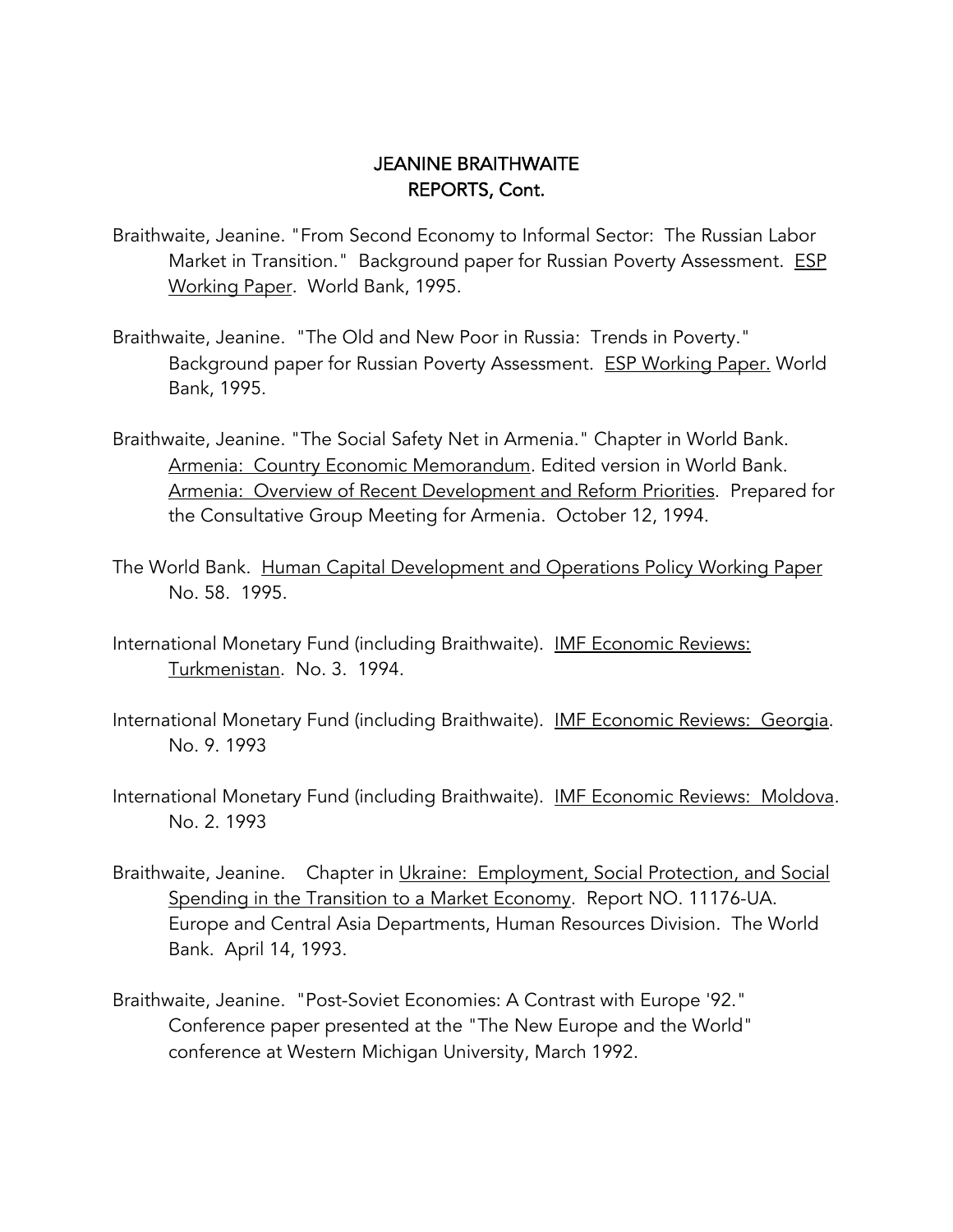Braithwaite, Jeanine. et al. "Breaking Up Is Hard To Do: Four Views on the Future of the post-Soviet Economy. Dollars and Sense. December 1991.

- Braithwaite, Jeanine. "The Soviet Social Safety Net." Conference paper presented at the American Association for the Advancement of Slavic Studies convention. November 1991.
- Braithwaite, Jeanine. and Nina M. Artamonova. (Eds.) USA/USSR: Facts and Figures. US Bureau of the Census and Goskomstat USSR. US Government Printing Office. August 1991.
- Braithwaite, Jeanine. "Soviet Transition to the Market: The Shatalin (500 Days) Plan." Briefing Paper for Under-Secretary of the Commerce Department. October 1990. Center for International Research, US Bureau of the Census.
- Braithwaite, Jeanine. "Poverty Differentials in the USSR: Implications for Social Stability." Department of State Brown Bag Lunch Seminar Paper. Center for International Research, US Bureau of the Census, July 1990.
- Braithwaite, Jeanine. "Alternative Methodologies for Estimating the Gross Value of Output of the Soviet Machine-Building and Metal-Working Sector." Soviet Branch Working Paper. Center for International Research, US Bureau of the Census, November 1989.
- Braithwaite, Jeanine. and Timothy Heleniak. "Social Welfare in the USSR: The Income Recipient Distribution." Center for International Research, US Bureau of the Census, September 1989.
- Braithwaite, Jeanine. "The Soviet Chemical Industry Assessed: Chemicalization, Capital, and Compensation." In Joint Economic Committee. Gorbachev's Economic Plans. Washington, DC: US Government Printing Office, 1987.
- Braithwaite, Jeanine. "The 1982 Seventeen Sector Input-Output Table for the Soviet Union." Soviet Branch Research Note. Center for International Research, US Bureau of the Census, June 1987.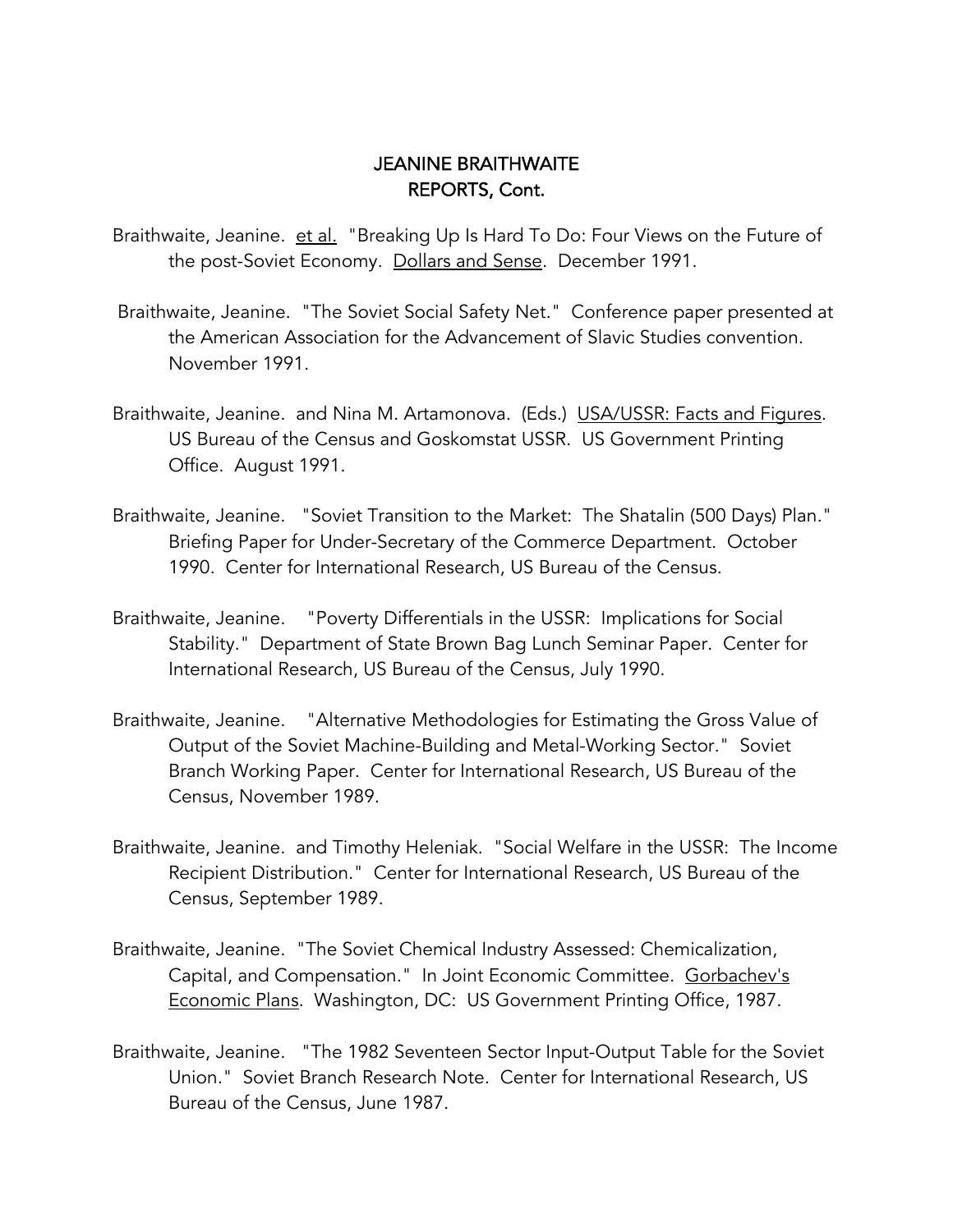Braithwaite, Jeanine. "Soviet Statistics: Ministry and Branch." Soviet Branch Research Note. Center for International Research, US Bureau of the Census, March 1987.

Braithwaite, Jeanine. "An Input-Output Table for the USSR: 1982." Soviet Branch Research Note. Center for International Research, US Bureau of the Census, August 1984.

#### WORLD BANK AWARDS

- VPU Team Award. Sudan Family Support Project. 2021
- VPU Team Award. Securing Funding and Visibility for Safety Nets and Basic Services in Response to Crisis: The Rapid Social Response Program. 2009.
- VPU Team Award. Social Protection Responses to the Three Waves of Crisis: Finance, Food & Fuel. 2009.
- ECA Award. Improving the Lives of People in ECA: Turkey Social Risk Mitigation, Conditional Cash Transfer Program. 2008.
- Operations Evaluation Department Good Practices Award, Armenia Rehabilitation Credit Team. 1997.
- Operations Evaluation Department Good Practices Award, Armenia Country Program Team. 1996.

#### EMPLOYMENT

2010-2021 Professor of Public Policy, General Faculty, Frank Batten School of Leadership and Public Policy, University of Virginia. Also, Consultant, GLG, World Bank and UNICEF. Taught International Development Policy, Development Policy Nudges, Macroeconomic Policy, International Financial Institutions, and Applied Policy Project.